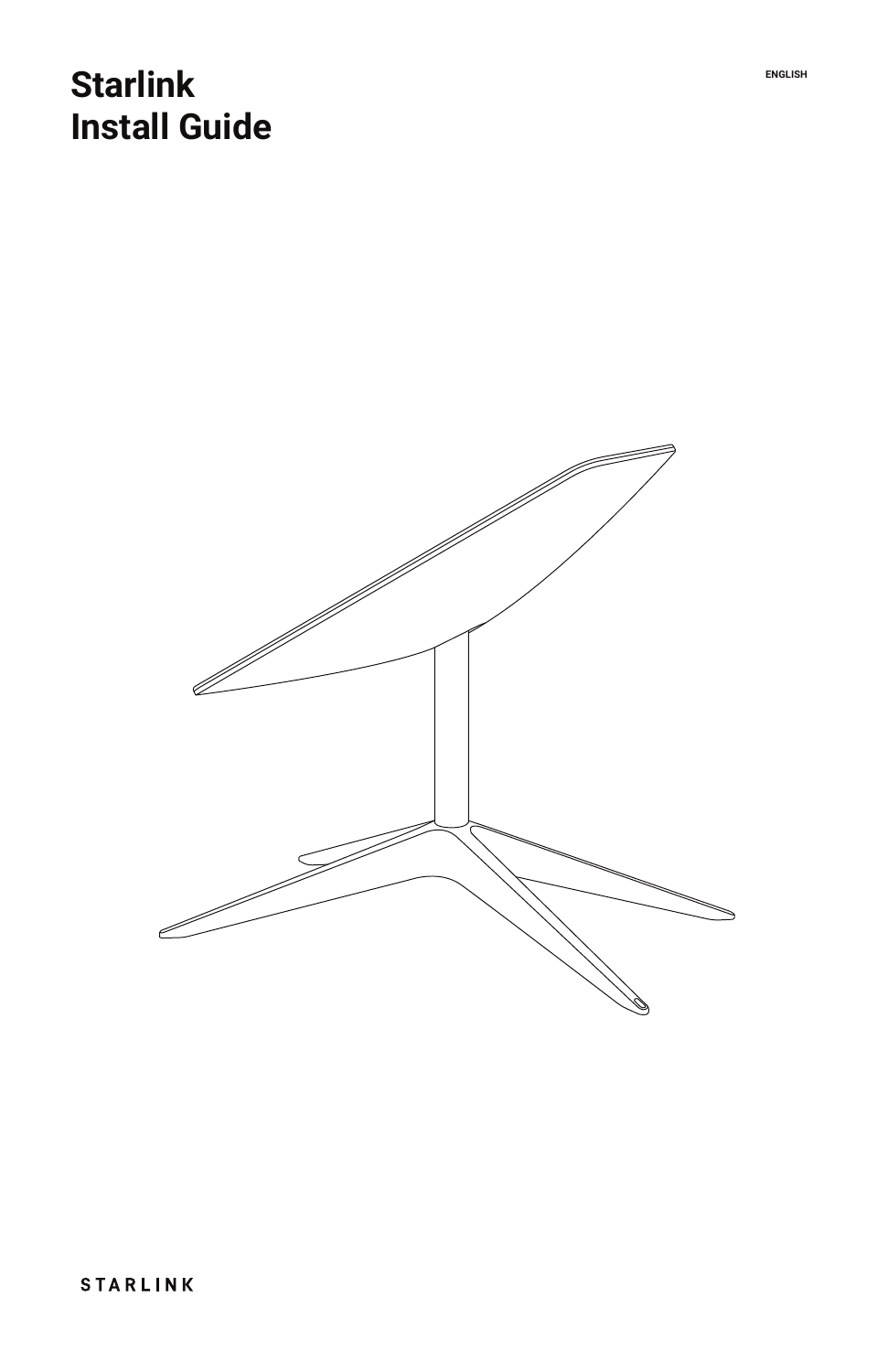## Find A Clear View of the Sky

Your Starlink needs a clear view of the sky so it can stay connected with satellites as they move overhead. Objects that obstruct the connection between your Starlink and the satellite, such as a tree branch, pole, or roof, will cause service interruptions.



To find a location with a clear view of the sky:

- 1. Download the Starlink App.<br>2. Use the "Check for Obstruc
- Use the "Check for Obstructions" tool to find an install location that will deliver the best service.
- 3. For best results, Starlink should be installed as close to vertical as possible.

If you could not find a clear field of view from the ground level, consider installing in an elevated location, like a roof, pole, or wall. Additional mounts and accessories are available for purchase on the Starlink Shop.

### Plug Starlink In

1. Put Starlink into base and plug into power.



- 2. Starlink will automatically level itself to search for satellites overhead. **Do NOT attempt to manually adjust your Starlink.**
- 3. After a few minutes, Starlink will make an initial connection to the Starlink constellation and tilt to the optimum angle for satellite coverage (slightly north or south based on your location in the northern or southern hemisphere).